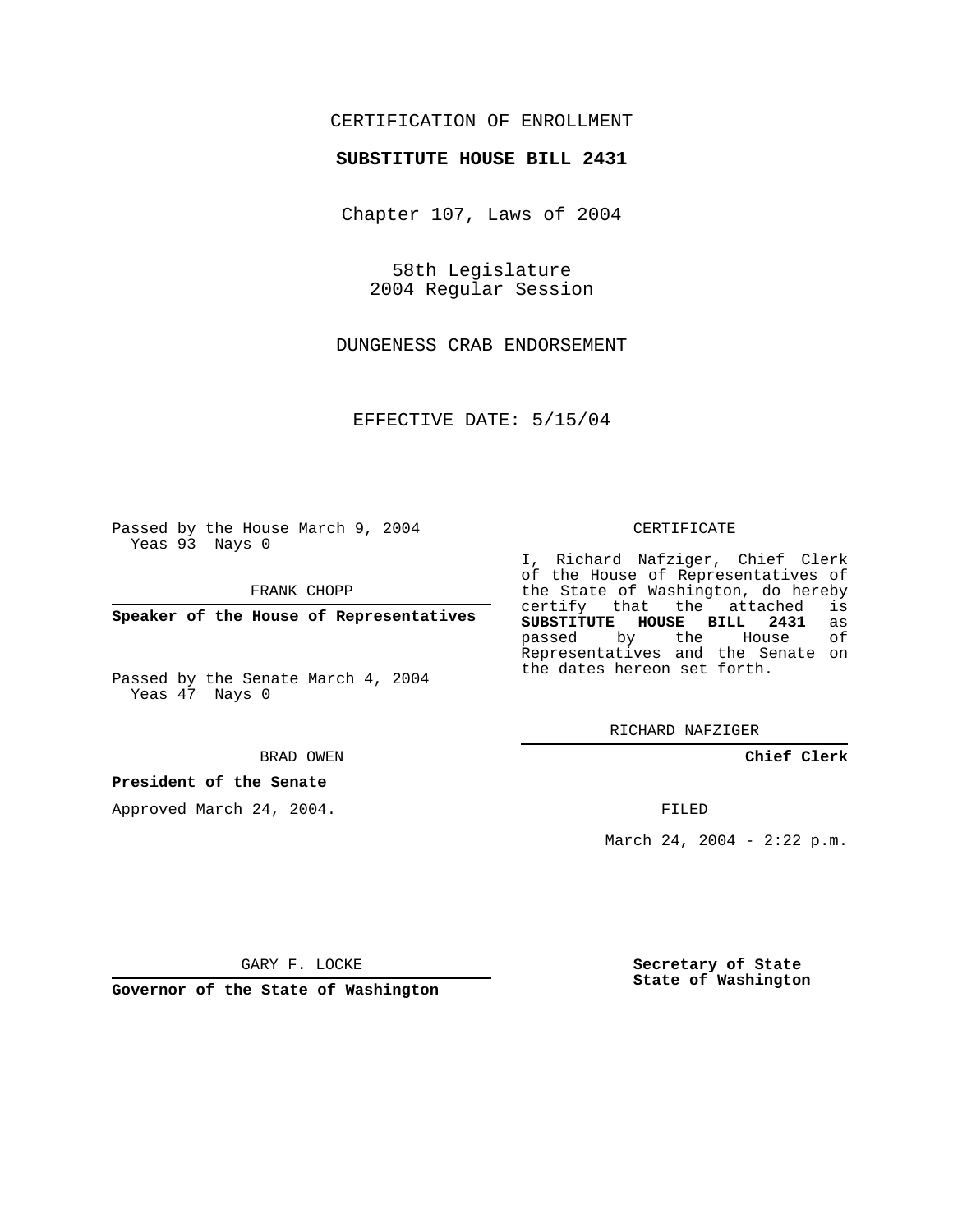# **SUBSTITUTE HOUSE BILL 2431** \_\_\_\_\_\_\_\_\_\_\_\_\_\_\_\_\_\_\_\_\_\_\_\_\_\_\_\_\_\_\_\_\_\_\_\_\_\_\_\_\_\_\_\_\_

\_\_\_\_\_\_\_\_\_\_\_\_\_\_\_\_\_\_\_\_\_\_\_\_\_\_\_\_\_\_\_\_\_\_\_\_\_\_\_\_\_\_\_\_\_

AS AMENDED BY THE SENATE

Passed Legislature - 2004 Regular Session

**State of Washington 58th Legislature 2004 Regular Session By** House Committee on Fisheries, Ecology & Parks (originally sponsored by Representatives Upthegrove, Cooper and Chase)

READ FIRST TIME 02/10/04.

 AN ACT Relating to Dungeness crab endorsement; amending RCW 77.32.430; creating new sections; providing an effective date; and declaring an emergency.

BE IT ENACTED BY THE LEGISLATURE OF THE STATE OF WASHINGTON:

 NEW SECTION. **Sec. 1.** It is the intent of the legislature to optimize the management of the recreational allocation of Dungeness crab in Washington state. To accomplish this task, it is necessary to accurately and efficiently quantify the total catch by recreational fishers for Dungeness crab using data from catch record cards. Therefore, an endorsement fee on the catch record card paid at the time of purchasing a recreational fishing license will be required for Dungeness crab to specifically identify the recreational crab harvesting population. The endorsement fee will significantly improve the precision of the catch estimates by eliminating the current practice of sampling fishers who do not participate in the recreational crab fishery.

 **Sec. 2.** RCW 77.32.430 and 2003 c 318 s 1 are each amended to read as follows: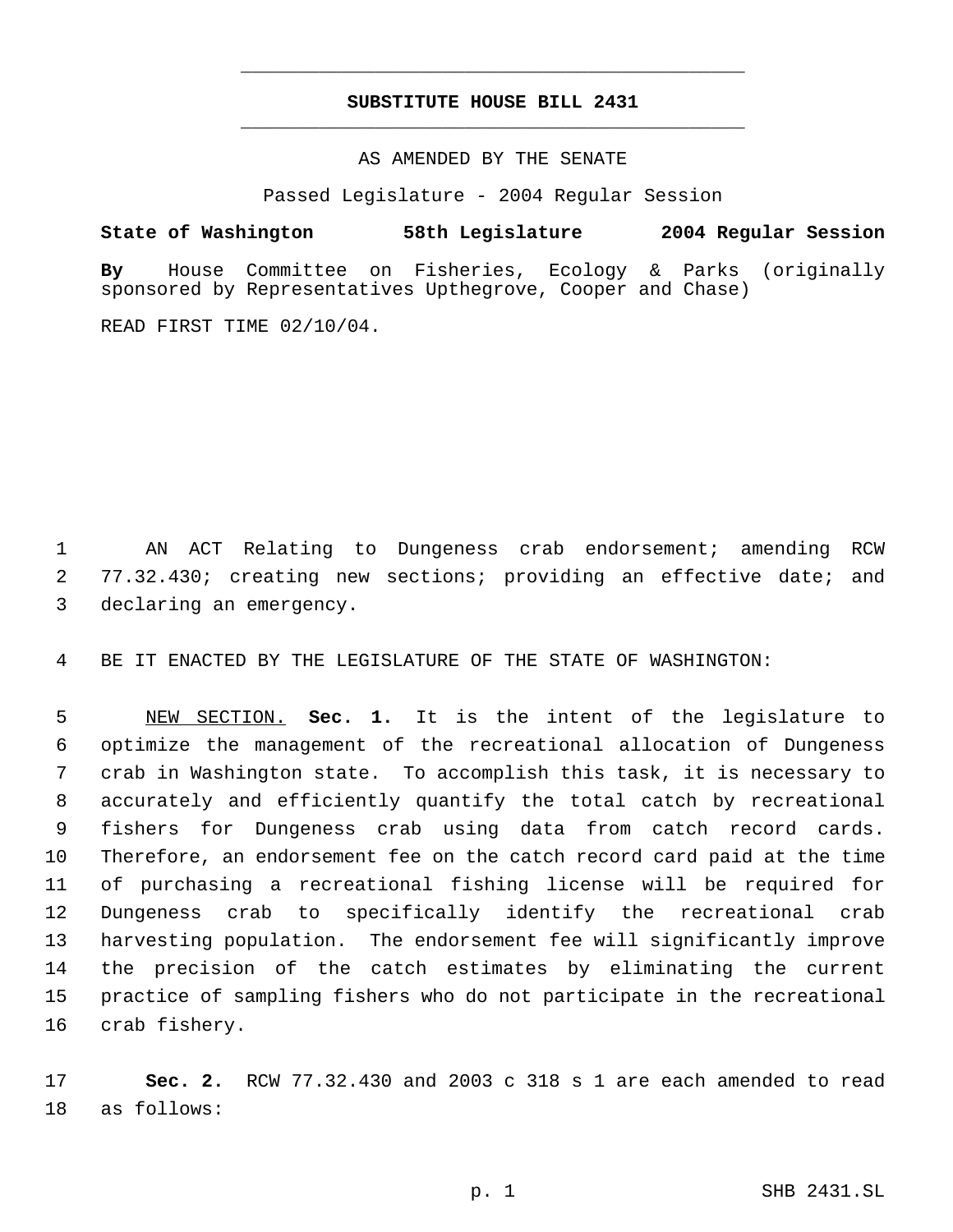(1) Catch record card((s)) information is necessary for proper management of the state's food fish and game fish species and shellfish 3 resources. Catch record card administration shall be ((administered)) 4 under rules adopted by the commission ((and issued at no charge for 5 the)). There is no charge for an initial catch record card ((and ten 6 dollars for)). Each subsequent or duplicate catch record card( $(-$  A 7 duplicate catch record [card]) costs ten dollars.

 (2) A license to take and possess Dungeness crab is only valid in 9 Puget Sound waters east of the Bonilla-Tatoosh line if the fisher has in possession a valid catch record card officially endorsed for 11 Dungeness crab. The endorsement shall cost no more than three dollars 12 <u>including any or all fees authorized under RCW 77.32.050.</u>

 (3) Catch record cards issued with affixed temporary short-term 14 charter stamp licenses are not subject to the ten-dollar charge  $((a\overline{s}))$ 15 nor to the Dungeness crab endorsement fee provided for in this section. Charter boat or guide operators issuing temporary short-term charter stamp licenses shall affix the stamp to each catch record card issued before fishing commences. Catch record cards issued with a temporary short-term charter stamp are valid for two consecutive days.

20  $((+3))$   $(4)$  The department shall include provisions for recording marked and unmarked salmon in catch record cards issued after March 31, 2004.

23 ( $(\overline{+4})$ ) (5) The funds received from the sale of catch record cards 24 and the Dungeness crab endorsement must be deposited into the wildlife 25 fund. The funds received from the Dungeness crab endorsement may be used only for the sampling, monitoring, and management of catch associated with the Dungeness crab recreational fisheries. Moneys allocated under this section shall supplement and not supplant other federal, state, and local funds used for Dungeness crab recreational fisheries management.

 NEW SECTION. **Sec. 3.** After the completion of one season using the Dungeness crab endorsement fee for Puget Sound recreational Dungeness crab fisheries, the department of fish and wildlife shall evaluate the effectiveness of the endorsement fee as a method for improving the accuracy of catch estimates for the Puget Sound recreational Dungeness crab fishery. The department's report shall include how the method has affected their ability to more accurately estimate the preseason